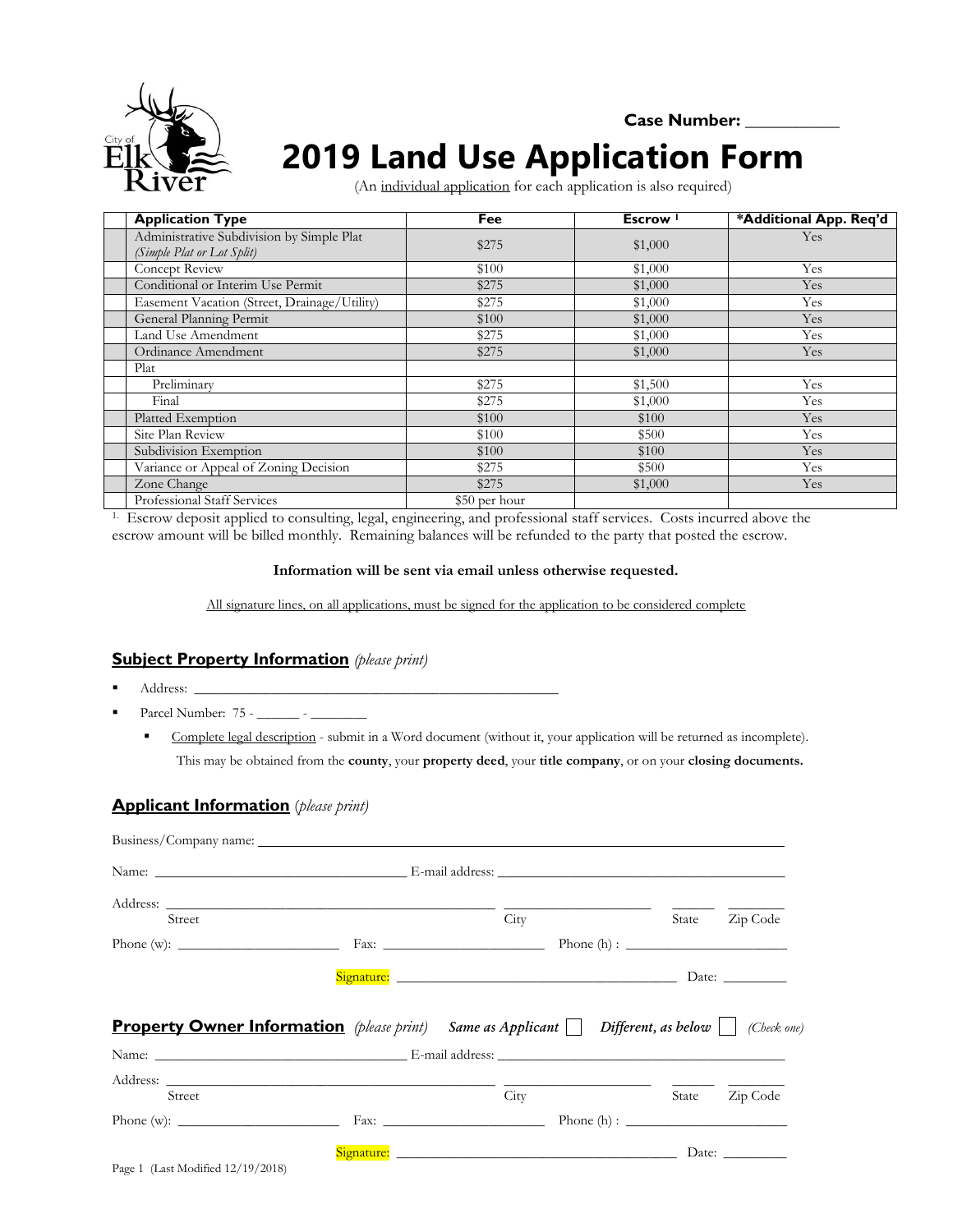#### **Purpose of Fees and Escrow**

*Fees*

The application fees pay for staff time related to the assembly and distribution of the application materials, administration of internal and public meetings, publication of the public hearing notice in the Elk River Star News, and for postage to mail the required notices to adjacent properties. These fees do not include professional staff review time, recording fees, or additional fees that may occur.

#### *Escrow*

The escrow is used to pay consultants for review of land use cases, hours applied to an application by staff, as well as recording and additional fees, where required. Staff hours may include time spent on review, site visits, documentation, presentations, meetings, and all inspections. If the escrow is used in its entirety, the applicant, or responsible party, will be billed for all additional services (see Agreement to Pay Costs of Review).

The applicant at completion of their project may request a refund, in writing, of all unused funds.

#### **Agreement to Pay Costs of Review**

It is the policy of the City of Elk River to require applicants for land use approvals and licenses to reimburse the City for costs incurred by the City in reviewing and acting upon applications, so that these costs are not borne by the taxpayers of the City. These costs include all of the City's out-of-pocket costs for expenses, including the City's costs for review of the application by the City's environmental Consultant, City Engineer, Planning staff, City Attorney, or other consultants, recording fees, necessary publication costs excluding public hearing notices. Additionally, these costs do include actual time spent by professional staff on a particular application.

The City will invoice the applicant for these costs as they are incurred, and payment will be due within thirty (30) days. If payment is not received as required by this agreement, the City may suspend the application review process and may deny the application for failure to comply with the requirements for processing the application. Payment for costs will be required whether the application is granted or denied.

The undersigned has received the City's policy regarding the payment of costs of review, understands that reimbursement to the City of costs incurred in reviewing the application will be required as set forth in the policy, agrees to reimburse the City as required in the policy and make payment when billed by the City, and agrees that the application may be denied for failure to reimburse the City for costs as provided in the policy. The undersigned agrees that unpaid fees may be assessed to property taxes, with penalty.

| <b>Billing Information</b> Same as Applicant $\Box$ Same as Property Owner $\Box$ Different, as below $\Box$ (Check one) |      |       |          |
|--------------------------------------------------------------------------------------------------------------------------|------|-------|----------|
|                                                                                                                          |      |       |          |
| Address:<br>Street                                                                                                       | City | State | Zip Code |
| Phone (w): $\frac{1}{\sqrt{1-\frac{1}{2}} \cdot \frac{1}{2}}$                                                            |      |       |          |
|                                                                                                                          |      |       | Date:    |

#### **Information**

Correspondence to and from staff is considered public information, except for personal information, including email addresses.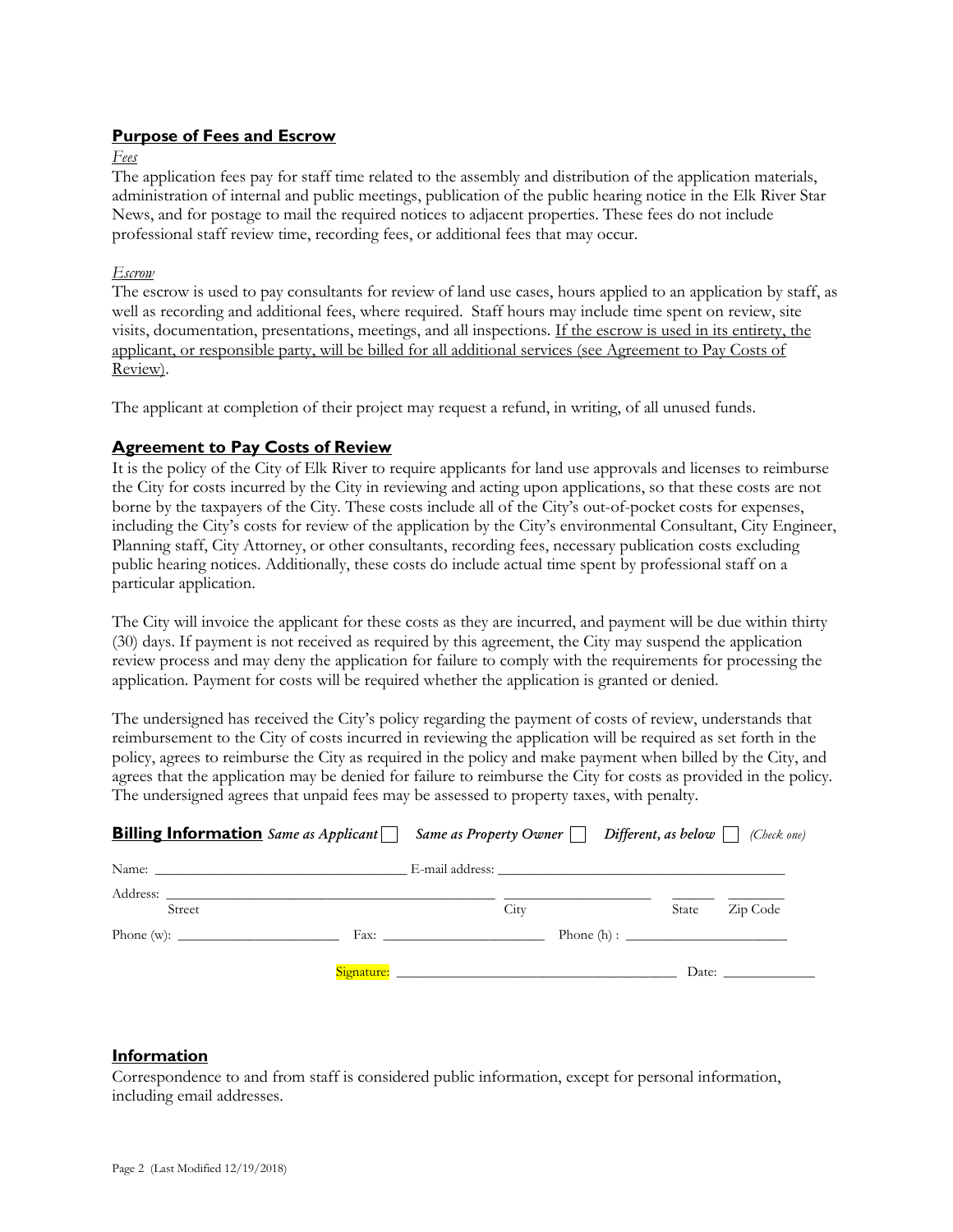This page is for the applicant's reference; it does not need to be submitted.

#### **Primary City Staff Resources**

Please contact any of the staff listed below if you have questions regarding the submittal requirements for your application:

*Planning Manager* Zack Carlton 763.635.1035 [zcarlton@ElkRiverMN.gov](mailto:zcarlton@ElkRiverMN.gov)

*Senior Administrative Assistant* Jennifer Green 763.635.1032 [jgreen@ElkRiverMN.gov](mailto:jgreen@ElkRiverMN.gov)

*Senior Planner* Chris Leeseberg 763.635.1033 [cleeseberg@ElkRiverMN.gov](mailto:cleeseberg@ElkRiverMN.gov) 

*Public Works Director/Chief Engineer* Justin Femrite 763.635.1051 [jfemrite@ElkRiverMN.gov](mailto:jfemrite@ElkRiverMN.gov)

*Environmental Coordinator* Amanda Bednar 763.635.1068 [abednar@ElkRiverMN.gov](mailto:abednar@ElkRiverMN.gov) *Stormwater Coordinator* Brandon Wisner 763.635.1054 [bwisner@ElkRiverMN.gov](mailto:bwisner@ElkRiverMN.gov)

*Building Official* Bob Ruprecht 763.635.1066 [bruprecht@ElkRiverMN.gov](mailto:bruprecht@ElkRiverMN.gov)

*Fire Marshal* Cliff Anderson 763.635.1110 [canderson@ElkRiverMN.gov](mailto:canderson@ElkRiverMN.gov)

*Deputy City Clerk* Jessica Miller 763.635.1004 [jmiller@ElkRiverMN.gov](mailto:jmiller@ElkRiverMN.gov)

#### **Additional Resources**

Elk River Municipal Utilities *General Manager* Troy Adams 763.635.1334 [tadams@elkriverutilities.com](mailto:tadams@elkriverutilities.com)

Sherburne County *Public Works Director* Andrew Witter 763.765.3302 [publicworks@co.sherburne.mn.us](mailto:publicworks@co.sherburne.mn.us)

Connexus Energy [info@connexusenergy.com](mailto:info@connexusenergy.com) CenterPoint Energy (Minnegasco) Andrew Balgobin 612.321.5480 [andrew.balgobin@CenterPointEnergy.com](mailto:andrew.balgobin@CenterPointEnergy.com)

Jake Schwietering 763.785.5432 [jake.schwietering@CenterPointEnergy.com](mailto:jake.schwietering@CenterPointEnergy.com)

Northern Natural Gas Company *Senior Right-of-Way Agent* Bryan Kruger 651.456.1735 [bryan.kruger@nngco.com](mailto:bryan.kruger@nngco.com)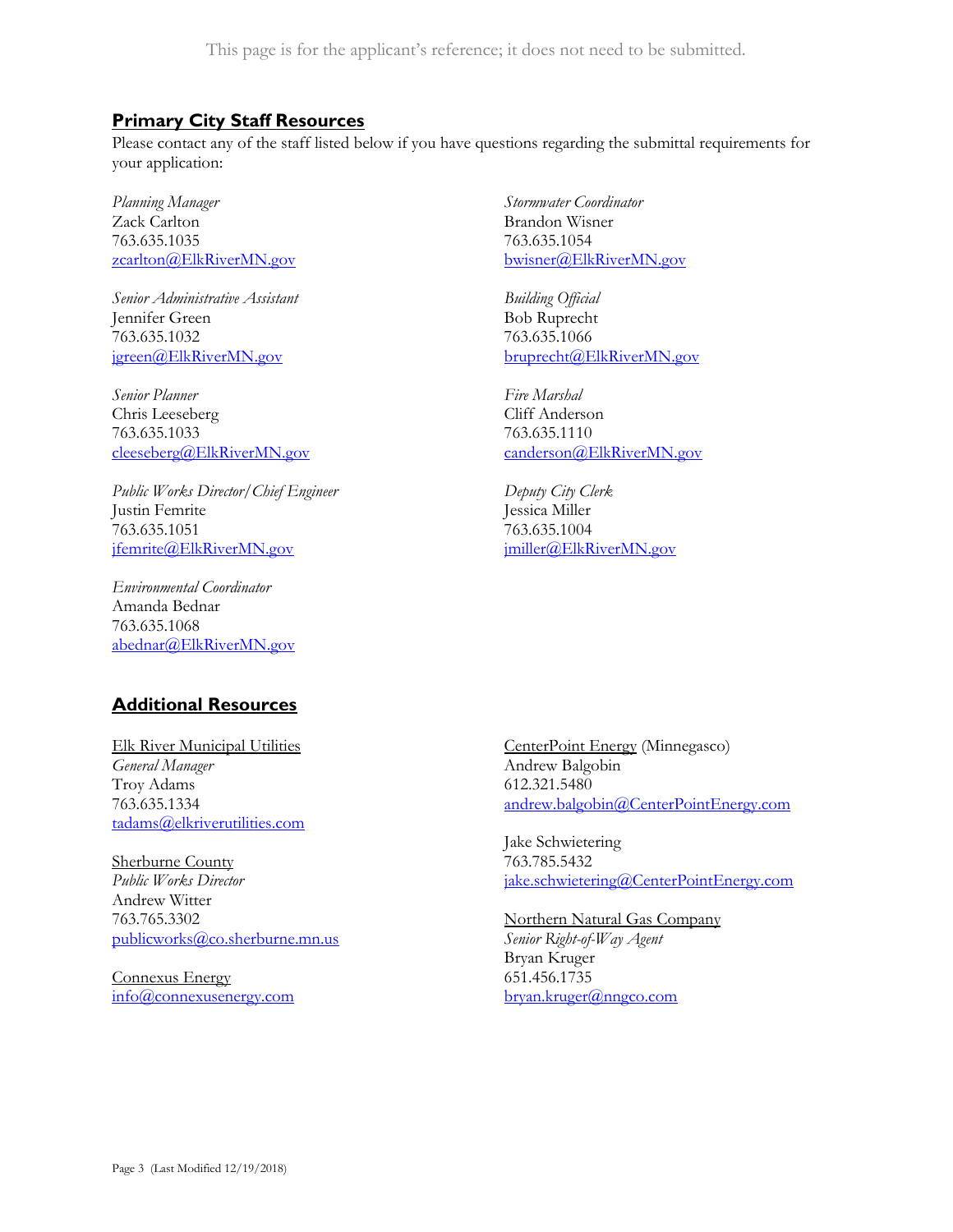## **2019 Planning Commission & City Council Meeting Schedule**

| <b>Application</b><br><b>Deadline</b> | <b>Parks and</b><br><b>Recreation</b> | <b>Planning</b><br>Commission*<br>and Board of<br>Adjustments** | <b>City</b><br><b>Council</b> |
|---------------------------------------|---------------------------------------|-----------------------------------------------------------------|-------------------------------|
| December 31                           | January 9                             | January 29                                                      | February 19(Tues)             |
| January 28                            | February 13                           | February 26                                                     | March 18                      |
| February 25                           | March 13                              | March 26                                                        | April 15                      |
| March 25                              | April 10                              | April 23                                                        | May 20                        |
| April 29                              | May 8                                 | May 28                                                          | June 17                       |
| May 28 (Tues)                         | June 12                               | June 25                                                         | July $15$                     |
| June 24                               | July $10$                             | July 23                                                         | August 19                     |
| July 29                               | August 14                             | August 27                                                       | September 16                  |
| August 26                             | September 11                          | September 24                                                    | October 21                    |
| September 30                          | October 9                             | October 22                                                      | November 18                   |
| October 28                            | November 13                           | November 26                                                     | December 15                   |
| November 25                           | December 11                           | December 17                                                     | Jan 21, 2020 (Tues)           |
| December 30                           | January 8, 2020                       | Jan 28, 2020                                                    | Feb 18, 2020 (Tues)           |

For Review of Planning Applications

**\*** Major revisions to projects as a result of the Wetland Technical Evaluation Panel review will cause a tabling to the following month's Planning Commission meeting.

#### **Applications requiring only City Council review:**

- Administrative Subdivision (Simple Plat or Lot Split)
- **Easement Vacation**
- **Final Plat**
- Platted Exemption (Consent Agenda)

#### **Applications requiring both Planning Commission and City Council review:**

- Appeal
- **Conditional Use Permit**
- **Interim Use Permit**
- **Land Use Amendment**
- Ordinance Amendment
- **Preliminary Plat**
- $*$   $*$  Variances the Planning Commission meets as the Board of Adjustments.
	- *(Automatic appeal to City Council if denied)*
- Zone Change

### **All required application materials must be submitted by the deadline. Incomplete applications will be returned to the applicant for submission during the next application cycle.**